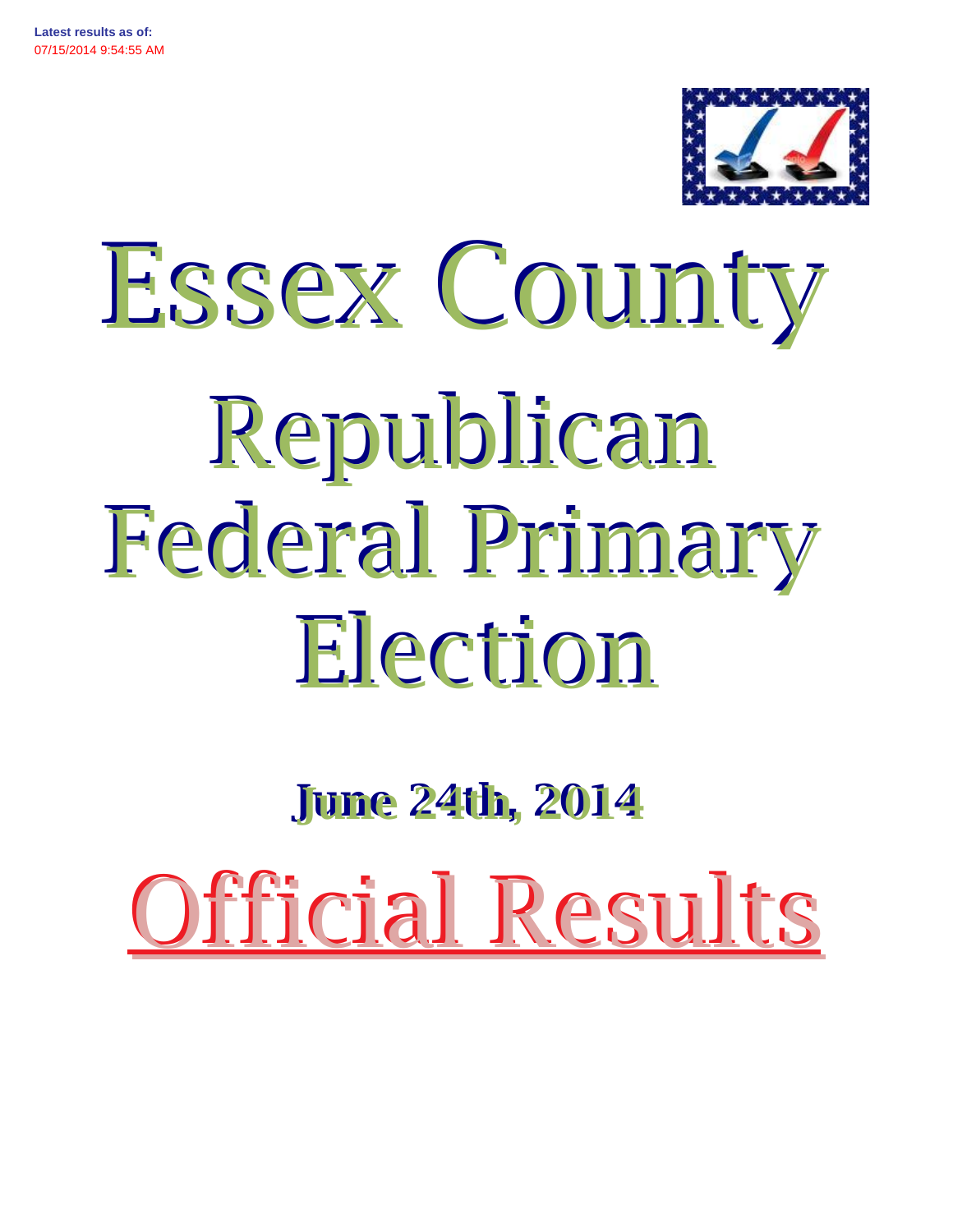| REPRESENTATIVE IN CONGRESS 21st DISTRIC |      |       |
|-----------------------------------------|------|-------|
| Matthew A. Doheny                       | 567  | 31.4% |
| Elise M. Stefanik                       | 1240 | 68.6% |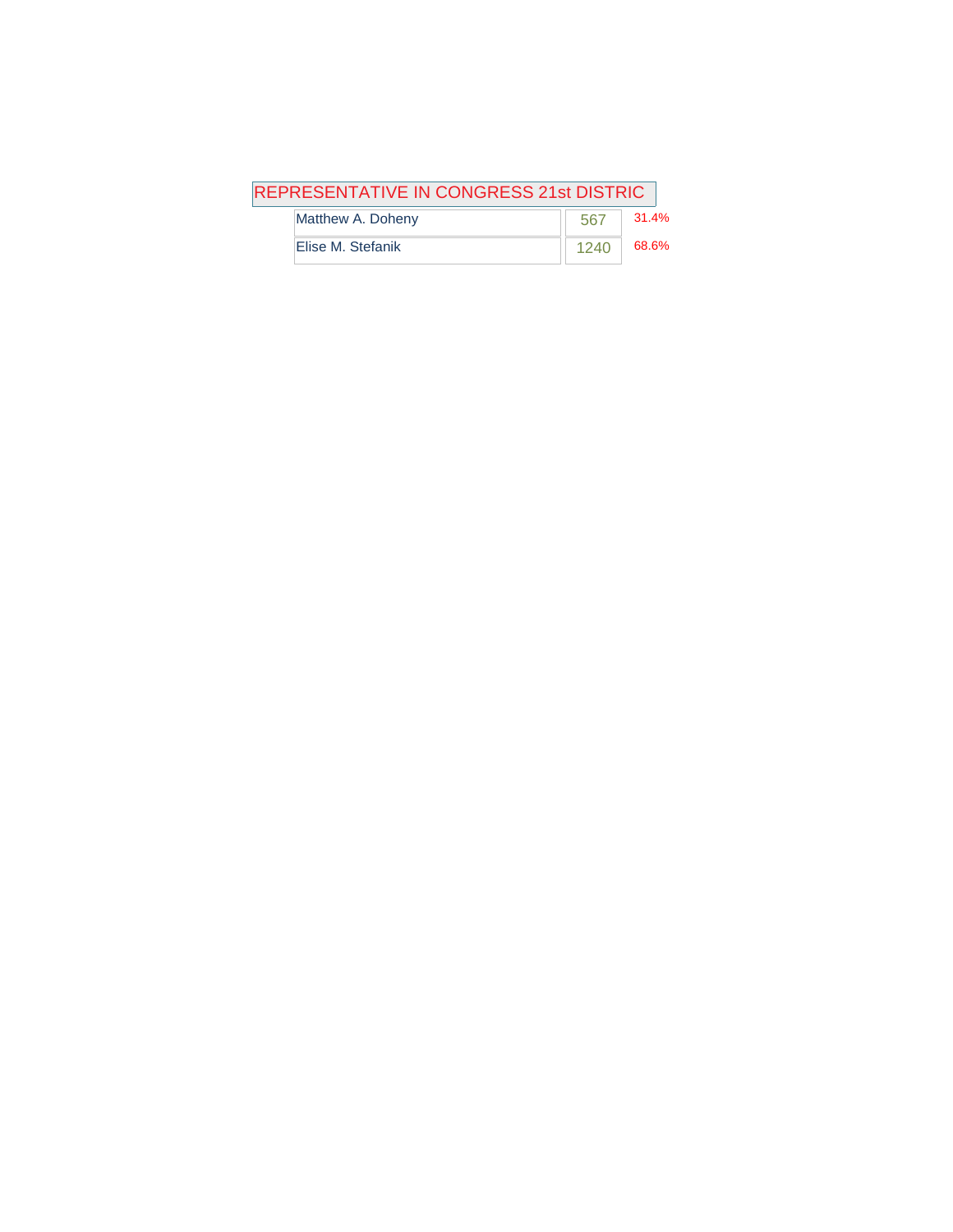| REPRESENTATIVE IN CONGRESS 21st DISTRICT |       |
|------------------------------------------|-------|
| Matthew A. Doheny                        | 26.7% |
| Elise M. Stefanik                        | 73.3% |

### CHESTERFIELD ED#: 1

| <b>REPRESENTATIVE IN CONGRESS 21st DISTRICT</b> |                       |  |            |
|-------------------------------------------------|-----------------------|--|------------|
|                                                 | 1B: Matthew A. Doheny |  | REP        |
| $2R+$                                           | Elise M. Stefanik     |  | <b>RFP</b> |

### CHESTERFIELD ED#: 2

|     | <b>REPRESENTATIVE IN CONGRESS 21st DISTRICT</b> |            |
|-----|-------------------------------------------------|------------|
|     | 1B: Matthew A. Doheny                           | <b>RFP</b> |
| 2B: | Elise M. Stefanik                               | RFP        |

### CHESTERFIELD ED#: 4

|     | REPRESENTATIVE IN CONGRESS 21st DISTRICT |  |
|-----|------------------------------------------|--|
|     | 1B: Matthew A. Doheny                    |  |
| 2B: | Elise M. Stefanik                        |  |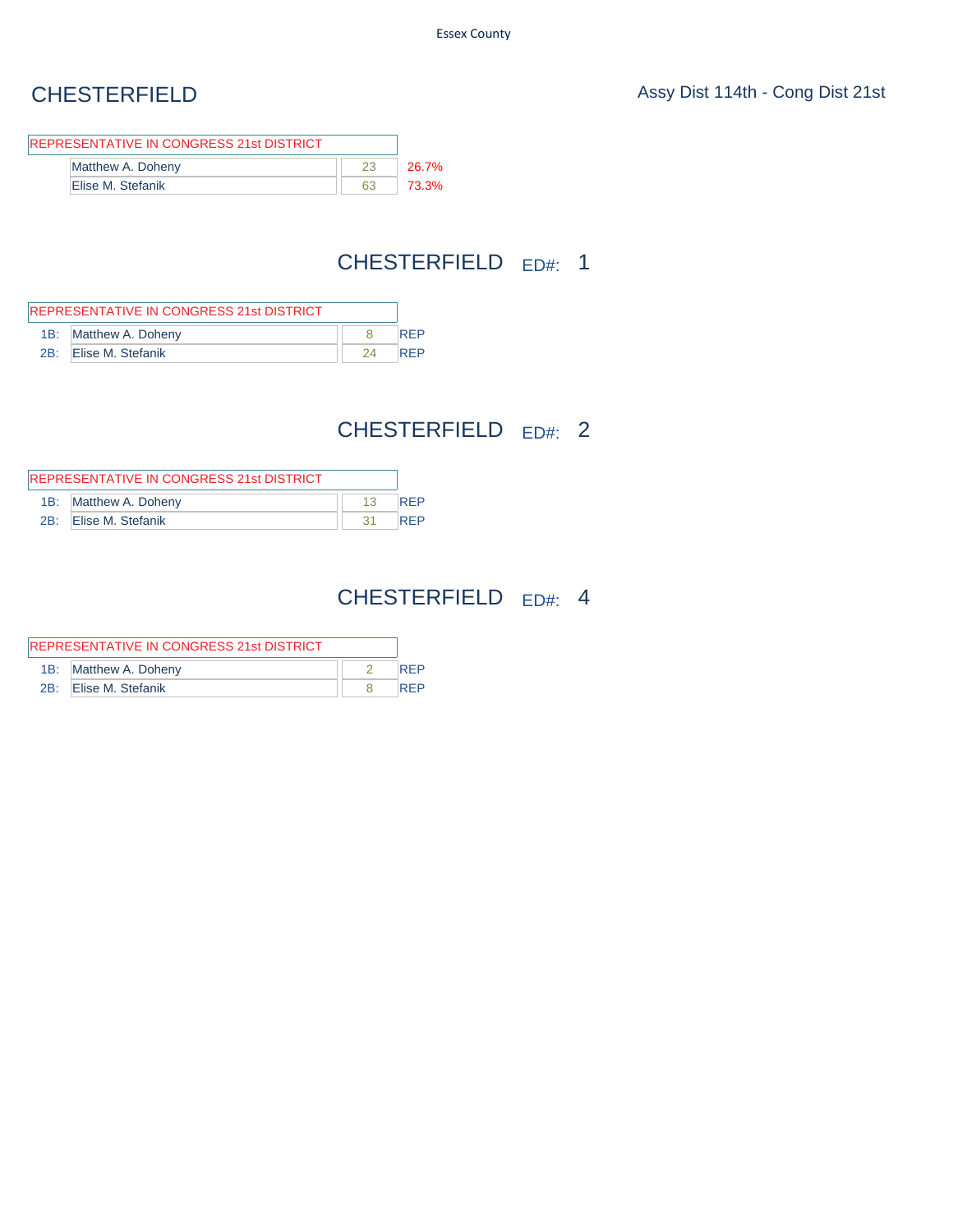| REPRESENTATIVE IN CONGRESS 21st DISTRICT |       |
|------------------------------------------|-------|
| Matthew A. Doheny                        | 47.3% |
| Elise M. Stefanik                        | 52.7% |

### CROWN POINT ED#: 1

| <b>REPRESENTATIVE IN CONGRESS 21st DISTRICT</b> |                       |     |            |
|-------------------------------------------------|-----------------------|-----|------------|
|                                                 | 1B: Matthew A. Doheny |     | RFP        |
| $2B^+$                                          | Elise M. Stefanik     | 1 Q | <b>RFP</b> |

#### CROWN POINT ED#: 2

| <b>REPRESENTATIVE IN CONGRESS 21st DISTRICT</b> |                       |  |     |
|-------------------------------------------------|-----------------------|--|-----|
|                                                 | 1B: Matthew A. Doheny |  | REP |
| 2B:                                             | Elise M. Stefanik     |  | REP |

### CROWN POINT ED#: 3

|     | REPRESENTATIVE IN CONGRESS 21st DISTRICT |            |
|-----|------------------------------------------|------------|
|     | 1B: Matthew A. Doheny                    | REP        |
| 2B: | Elise M. Stefanik                        | <b>RFP</b> |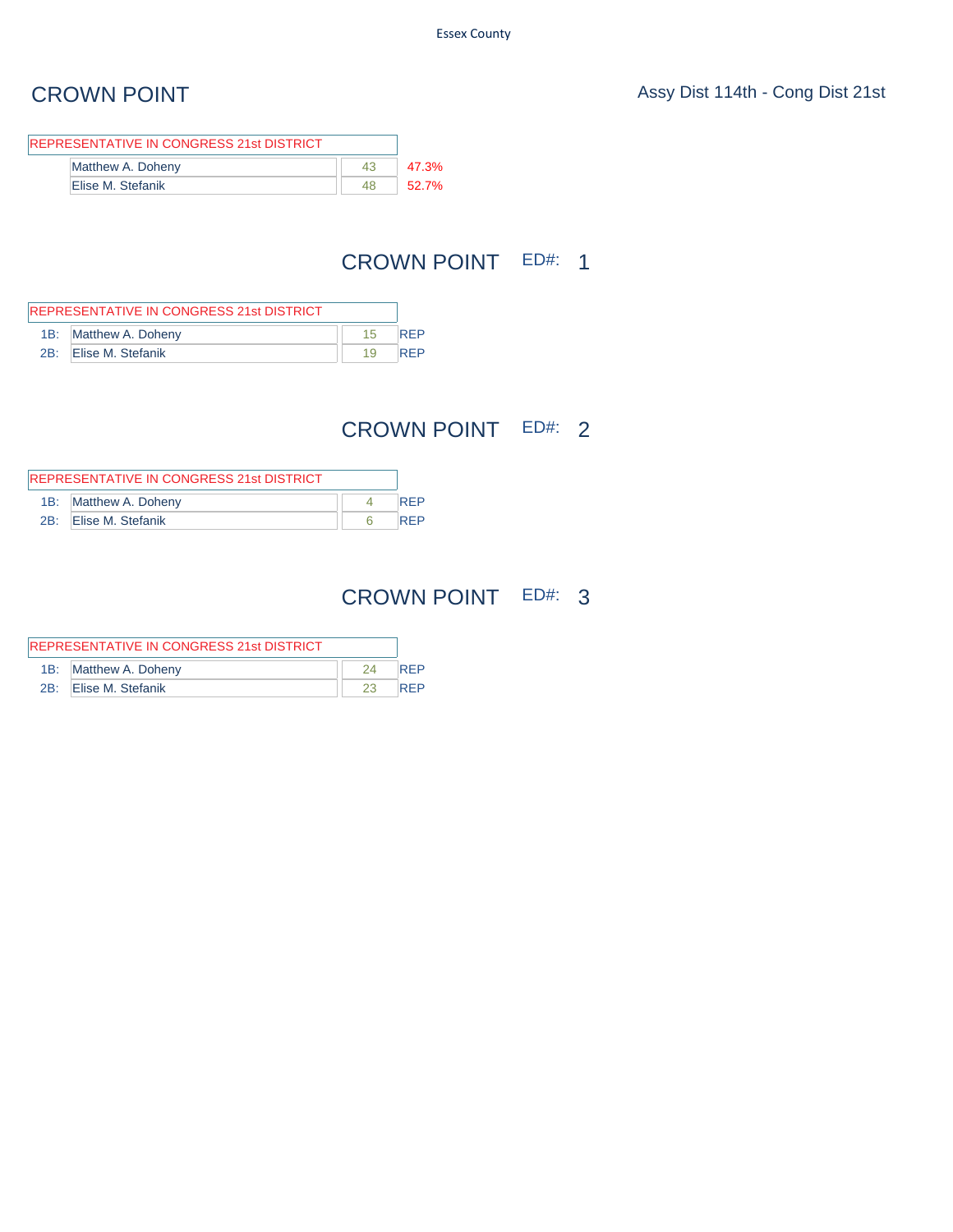| REPRESENTATIVE IN CONGRESS 21st DISTRICT |       |
|------------------------------------------|-------|
| Matthew A. Doheny                        | 38.0% |
| Elise M. Stefanik                        | 62.0% |

### ELIZABETHTOWN ED#: 0

| <b>REPRESENTATIVE IN CONGRESS 21st DISTRICT</b> |                   |    |            |
|-------------------------------------------------|-------------------|----|------------|
| 1B:                                             | Matthew A. Doheny |    | <b>RFP</b> |
| $2B^+$                                          | Elise M. Stefanik | 49 | <b>RFP</b> |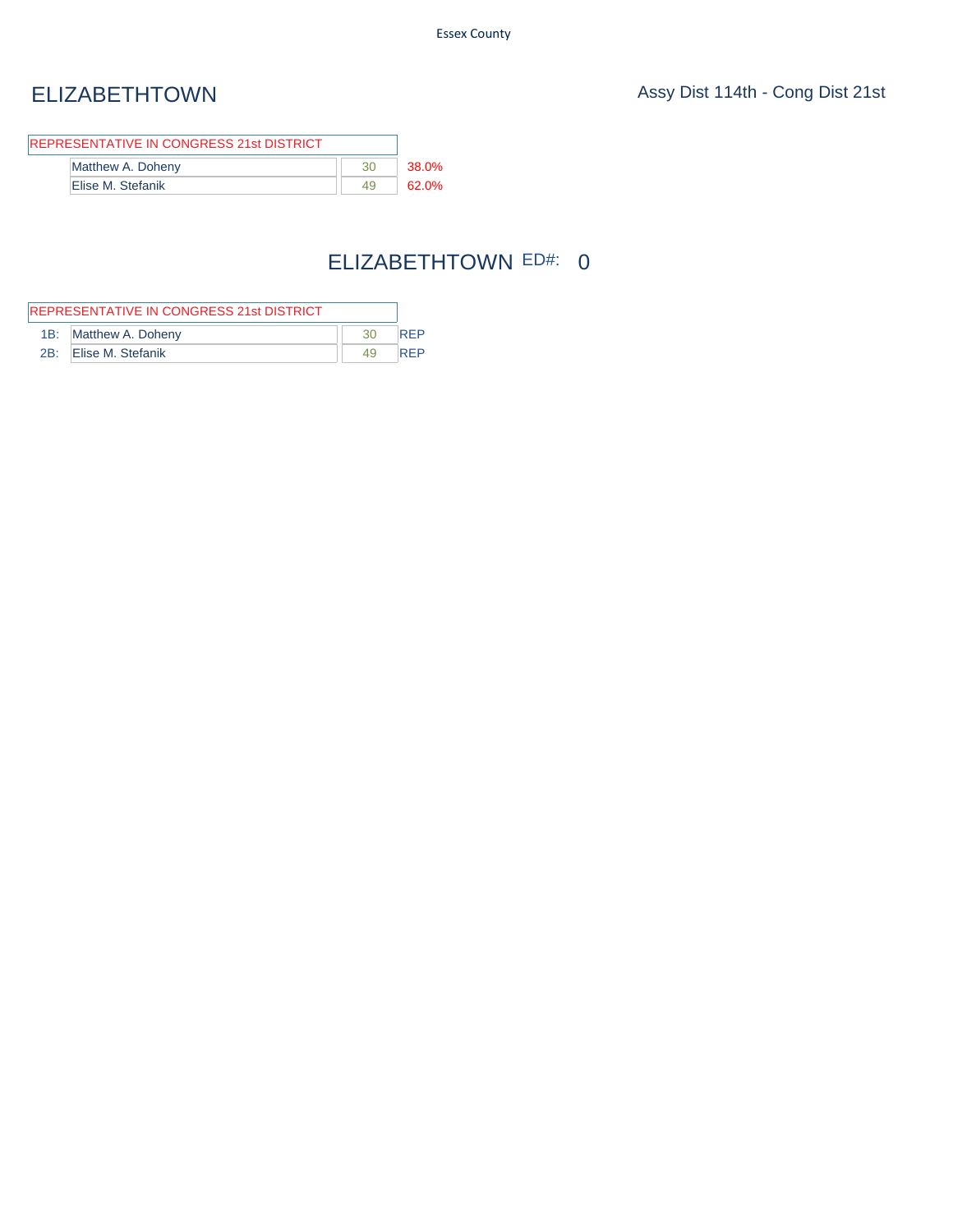| REPRESENTATIVE IN CONGRESS 21st DISTRICT |       |
|------------------------------------------|-------|
| Matthew A. Doheny                        | 16.3% |
| Elise M. Stefanik                        | 83.7% |
|                                          |       |

ESSEX ED#: 1

| <b>REPRESENTATIVE IN CONGRESS 21st DISTRICT</b> |                       |  |  |
|-------------------------------------------------|-----------------------|--|--|
|                                                 | 1B: Matthew A. Doheny |  |  |
| $2R+$                                           | Elise M. Stefanik     |  |  |

ESSEX ED#: 2

| <b>REPRESENTATIVE IN CONGRESS 21st DISTRICT</b> |                       |  |     |
|-------------------------------------------------|-----------------------|--|-----|
|                                                 | 1B: Matthew A. Doheny |  | RFP |
| $2B^+$                                          | Elise M. Stefanik     |  | RFP |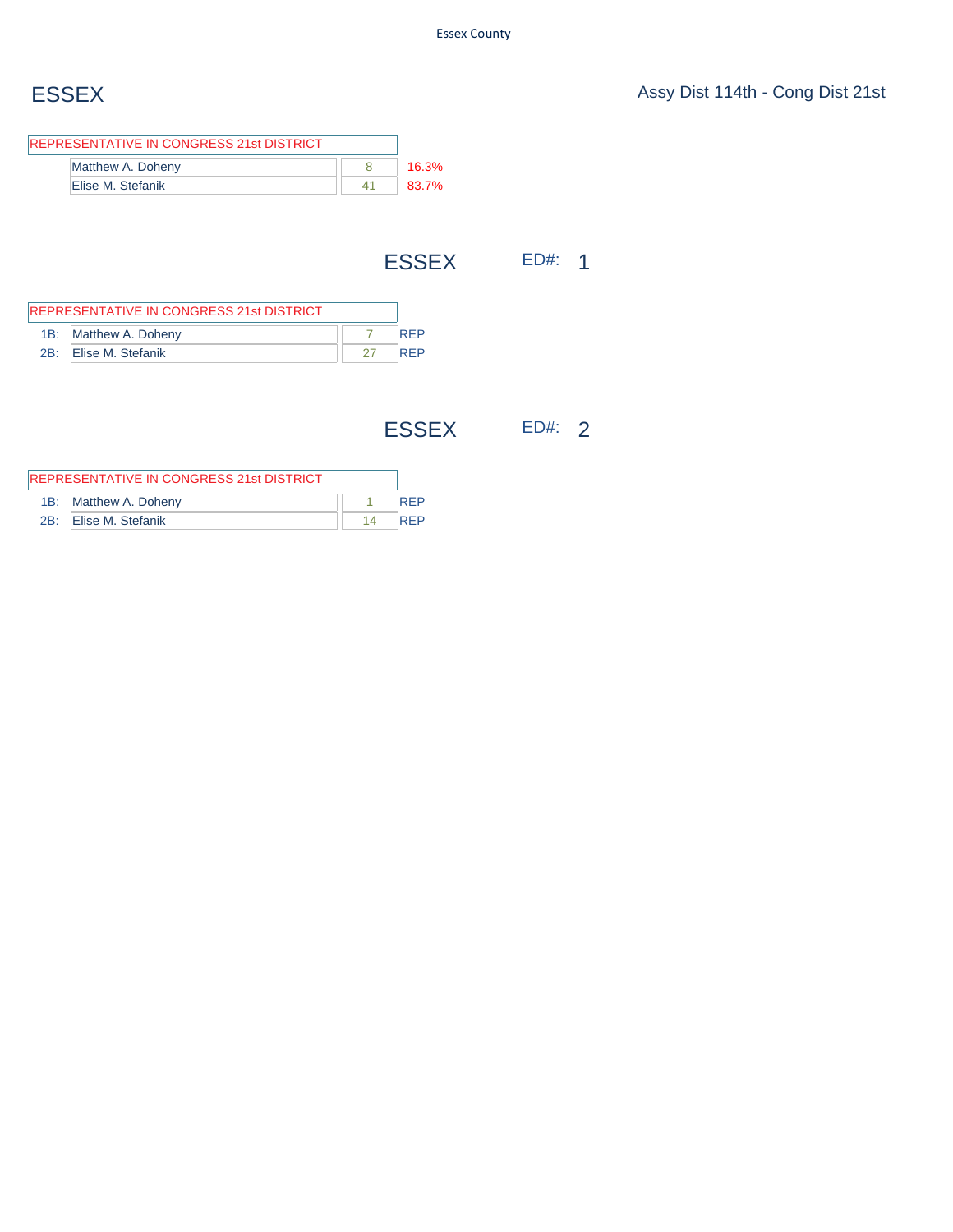| REPRESENTATIVE IN CONGRESS 21st DISTRICT |       |
|------------------------------------------|-------|
| Matthew A. Doheny                        | 39.4% |
| Elise M. Stefanik                        | 60.6% |
|                                          |       |

JAY ED#: 1

| <b>IREPRESENTATIVE IN CONGRESS 21st DISTRICT</b> |                       |  |            |
|--------------------------------------------------|-----------------------|--|------------|
|                                                  | 1B: Matthew A. Doheny |  | RFP        |
| 2B:                                              | Elise M. Stefanik     |  | <b>RFP</b> |

JAY ED#: 2

| <b>REPRESENTATIVE IN CONGRESS 21st DISTRICT</b> |                       |  |     |
|-------------------------------------------------|-----------------------|--|-----|
|                                                 | 1B: Matthew A. Doheny |  | REP |
| $2R^+$                                          | Elise M. Stefanik     |  | RFP |

JAY Assy Dist 114th - Cong Dist 21st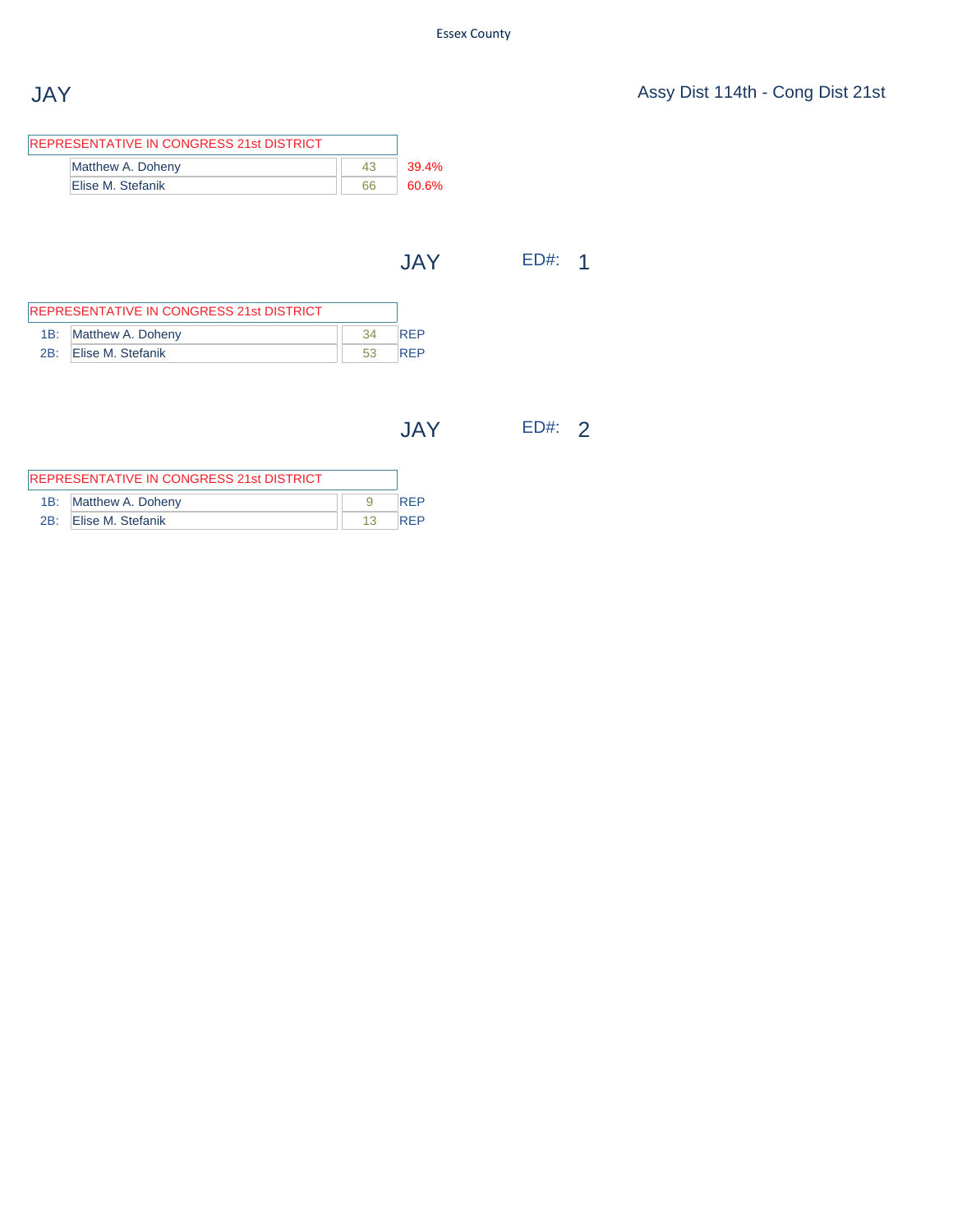| REPRESENTATIVE IN CONGRESS 21st DISTRICT |    |       |
|------------------------------------------|----|-------|
| Matthew A. Doheny                        |    | 35.3% |
| Elise M. Stefanik                        | 44 | 64.7% |
|                                          |    |       |

KEENE ED#: 1

| <b>IREPRESENTATIVE IN CONGRESS 21st DISTRICT</b> |                       |  |     |
|--------------------------------------------------|-----------------------|--|-----|
|                                                  | 1B: Matthew A. Doheny |  | REP |
| $2B^+$                                           | Elise M. Stefanik     |  | REP |

KEENE ED#: 2

| <b>REPRESENTATIVE IN CONGRESS 21st DISTRICT</b> |                       |  |     |
|-------------------------------------------------|-----------------------|--|-----|
|                                                 | 1B: Matthew A. Doheny |  | REP |
| $2B^+$                                          | Elise M. Stefanik     |  | RFP |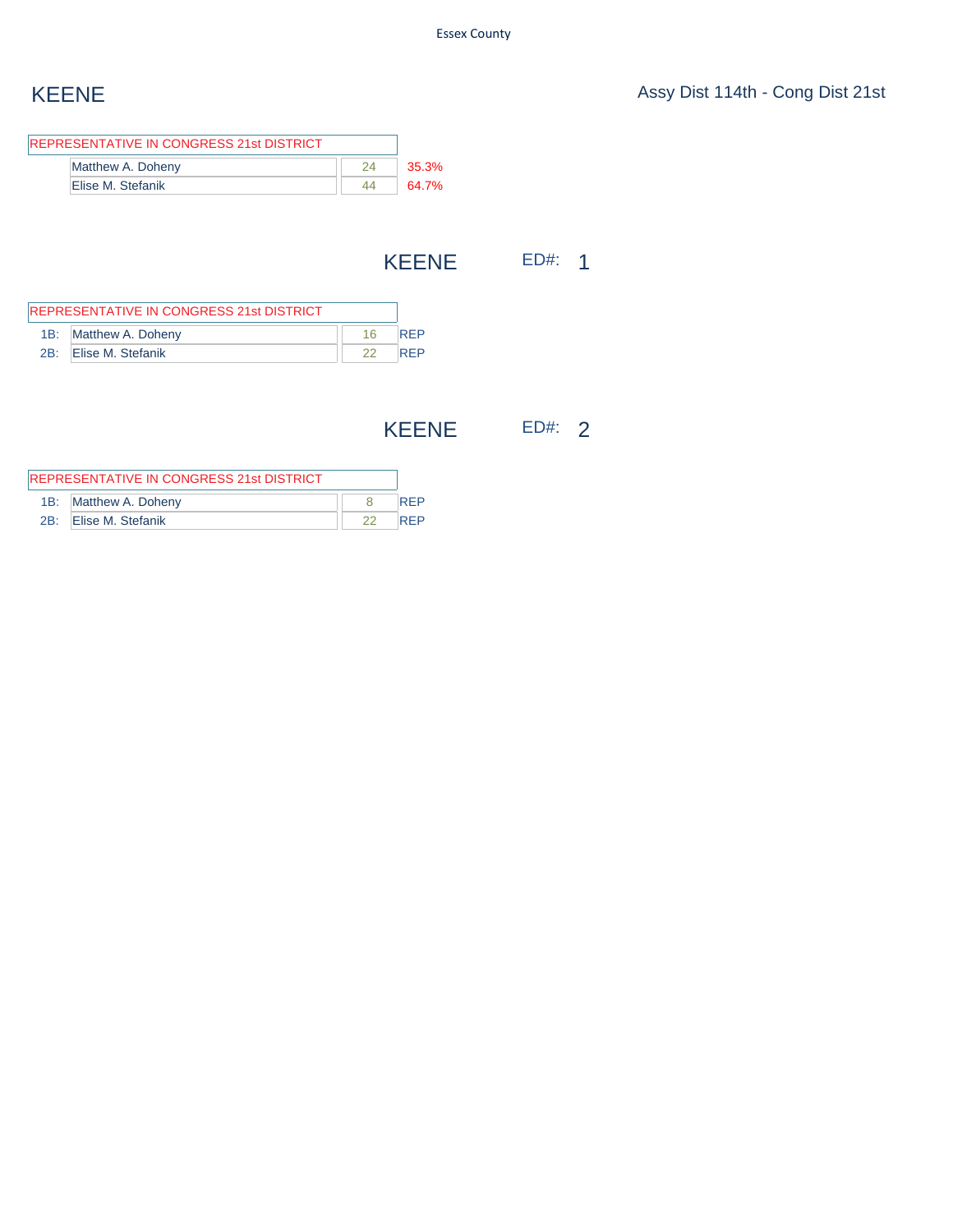| REPRESENTATIVE IN CONGRESS 21st DISTRICT |    |       |
|------------------------------------------|----|-------|
| Matthew A. Doheny                        |    | 26.3% |
| Elise M. Stefanik                        | 56 | 73.7% |

LEWIS ED#: 0

| <b>REPRESENTATIVE IN CONGRESS 21st DISTRICT</b> |                       |  |  |
|-------------------------------------------------|-----------------------|--|--|
|                                                 | 1B: Matthew A. Doheny |  |  |
|                                                 | 2B: Elise M. Stefanik |  |  |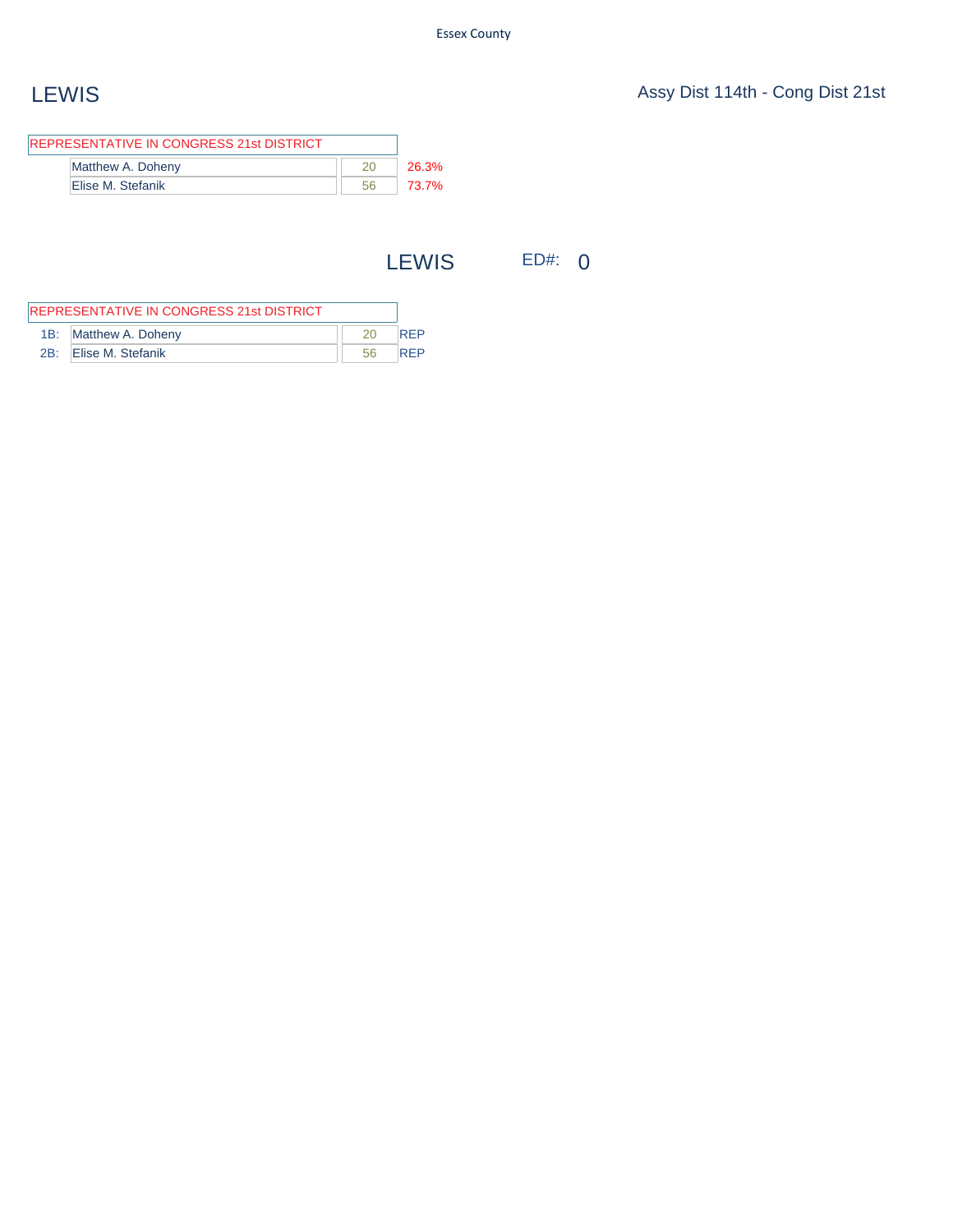| REPRESENTATIVE IN CONGRESS 21st DISTRICT |       |
|------------------------------------------|-------|
| Matthew A. Doheny                        | 16.0% |
| Elise M. Stefanik                        | 84.0% |

MINERVA ED#: 0

|                  | <b>IREPRESENTATIVE IN CONGRESS 21st DISTRICT</b> |  |
|------------------|--------------------------------------------------|--|
|                  | 1B: Matthew A. Doheny                            |  |
| 2B <sup>-1</sup> | Elise M. Stefanik                                |  |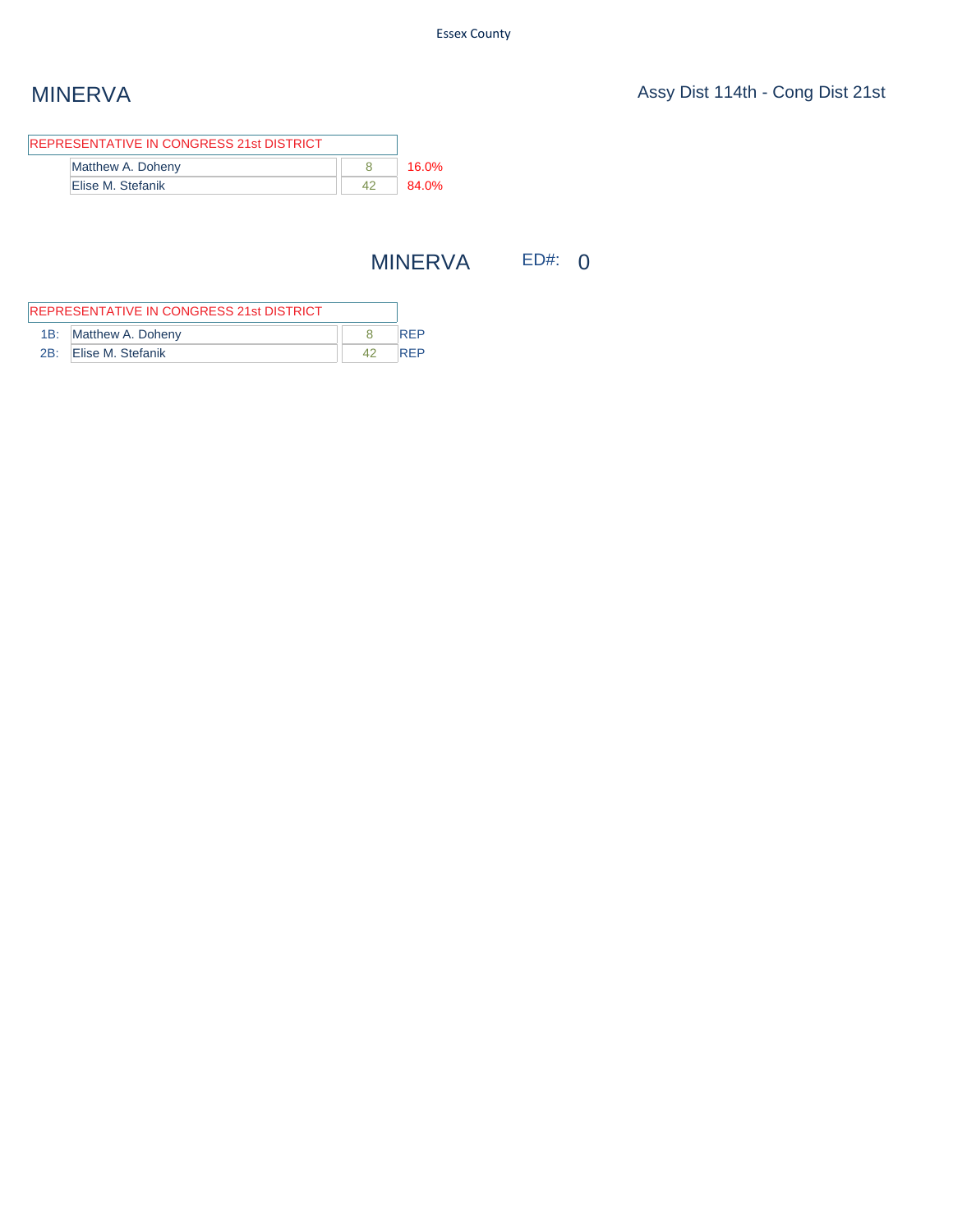| REPRESENTATIVE IN CONGRESS 21st DISTRICT |     |       |
|------------------------------------------|-----|-------|
| Matthew A. Doheny                        | gg  | 47.4% |
| Elise M. Stefanik                        | 110 | 52.6% |

MORIAH ED#: 1

| <b>IREPRESENTATIVE IN CONGRESS 21st DISTRICT</b> |  |     |
|--------------------------------------------------|--|-----|
| 1B: Matthew A. Doheny                            |  | DED |
| 2B: Elise M. Stefanik                            |  | RFP |

MORIAH ED#: 2

|        | <b>REPRESENTATIVE IN CONGRESS 21st DISTRICT</b> |     |
|--------|-------------------------------------------------|-----|
|        | 1B: Matthew A. Doheny                           | RFP |
| $2R^+$ | Elise M. Stefanik                               | RFP |

MORIAH ED#: 3

| REPRESENTATIVE IN CONGRESS 21st DISTRICT |     |     |
|------------------------------------------|-----|-----|
| 1B: Matthew A. Doheny                    | 15  | RFP |
| 2B: Elise M. Stefanik                    | 1 Q | RFP |

### MORIAH ED#: 4

|        | REPRESENTATIVE IN CONGRESS 21st DISTRICT |     |
|--------|------------------------------------------|-----|
| 1B:    | Matthew A. Doheny                        | REP |
| $2B^+$ | Elise M. Stefanik                        | REP |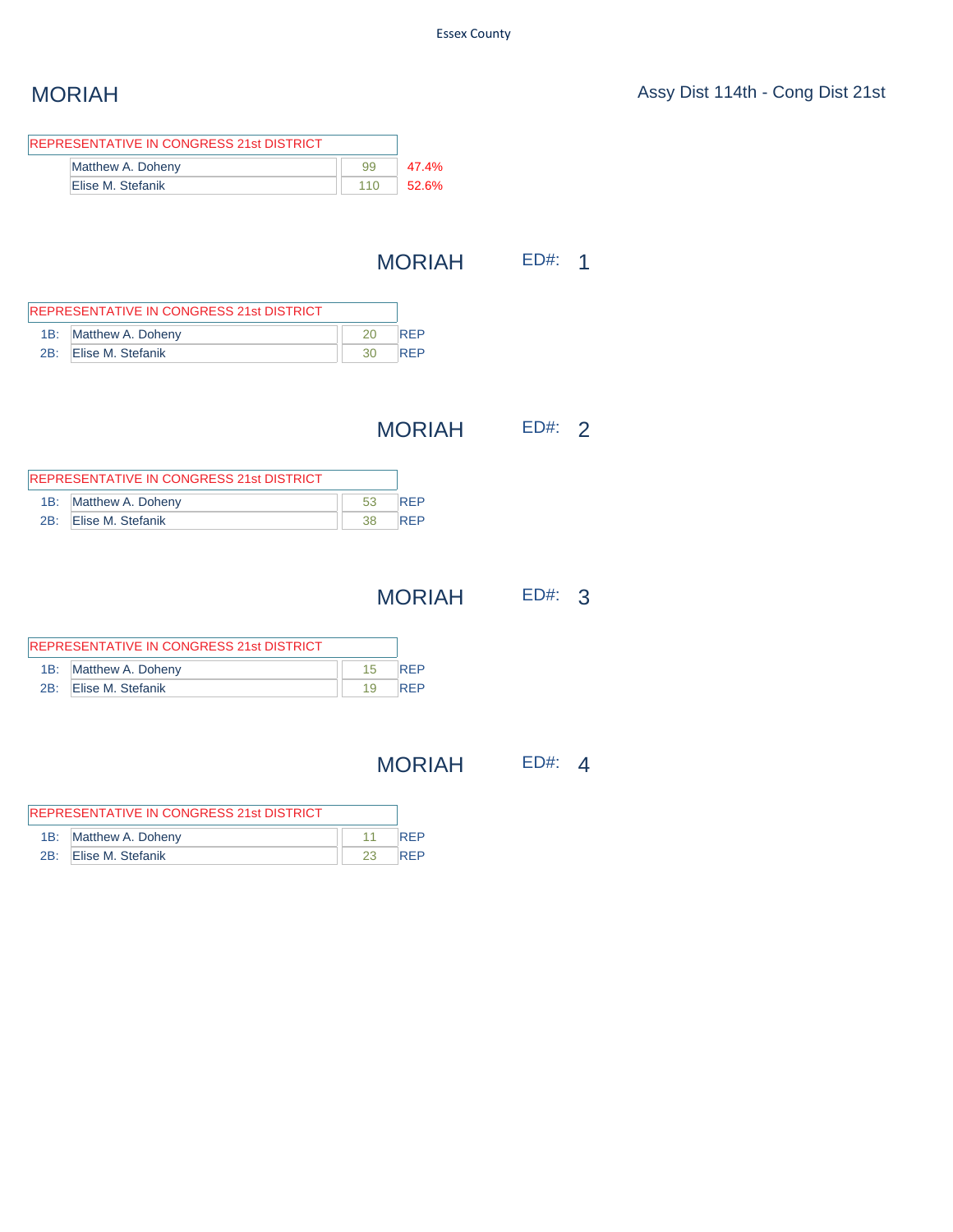| REPRESENTATIVE IN CONGRESS 21st DISTRICT |       |
|------------------------------------------|-------|
| Matthew A. Doheny                        | 40.0% |
| Elise M. Stefanik                        | 60.0% |

### NEWCOMB ED#: 0

|                  | <b>REPRESENTATIVE IN CONGRESS 21st DISTRICT</b> |  |
|------------------|-------------------------------------------------|--|
|                  | 1B: Matthew A. Doheny                           |  |
| 2B <sup>-1</sup> | Elise M. Stefanik                               |  |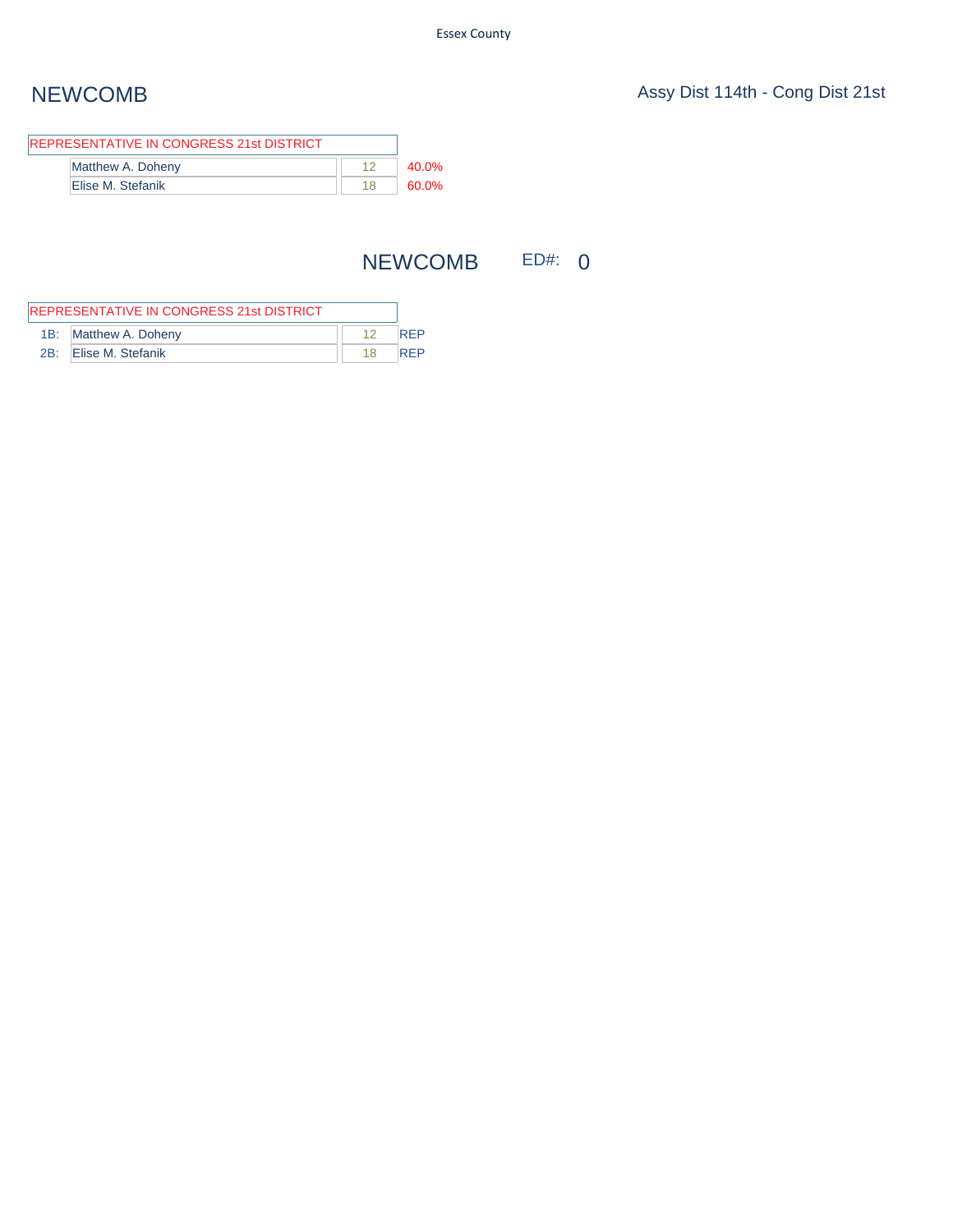| REPRESENTATIVE IN CONGRESS 21st DISTRICT |     |              |
|------------------------------------------|-----|--------------|
| Matthew A. Doheny                        |     | <b>22.7%</b> |
| Elise M. Stefanik                        | 194 | 77.3%        |

### NORTH ELBA ED#: 1

|     | <b>REPRESENTATIVE IN CONGRESS 21st DISTRICT</b> |            |
|-----|-------------------------------------------------|------------|
|     | 1B: Matthew A. Doheny                           | REP        |
| 2B: | Elise M. Stefanik                               | <b>RFP</b> |

#### NORTH ELBA ED#: 2

|                 | <b>REPRESENTATIVE IN CONGRESS 21st DISTRICT</b> |     |
|-----------------|-------------------------------------------------|-----|
|                 | 1B: Matthew A. Doheny                           | RFP |
| 2B <sub>1</sub> | Elise M. Stefanik                               | RFP |

#### NORTH ELBA ED#: 3

|        | REPRESENTATIVE IN CONGRESS 21st DISTRICT |            |
|--------|------------------------------------------|------------|
|        | 1B: Matthew A. Doheny                    | RFP        |
| $2B^+$ | Elise M. Stefanik                        | <b>RFP</b> |

### NORTH ELBA ED#: 4

|     | <b>REPRESENTATIVE IN CONGRESS 21st DISTRICT</b> |    |     |
|-----|-------------------------------------------------|----|-----|
|     | 1B: Matthew A. Doheny                           |    | REP |
| 2B: | Elise M. Stefanik                               | 30 | RFP |

#### NORTH ELBA ED#: 5

| <b>REPRESENTATIVE IN CONGRESS 21st DISTRICT</b> |                       |  |     |
|-------------------------------------------------|-----------------------|--|-----|
|                                                 | 1B: Matthew A. Doheny |  | DED |
| $2B^+$                                          | Elise M. Stefanik     |  | REP |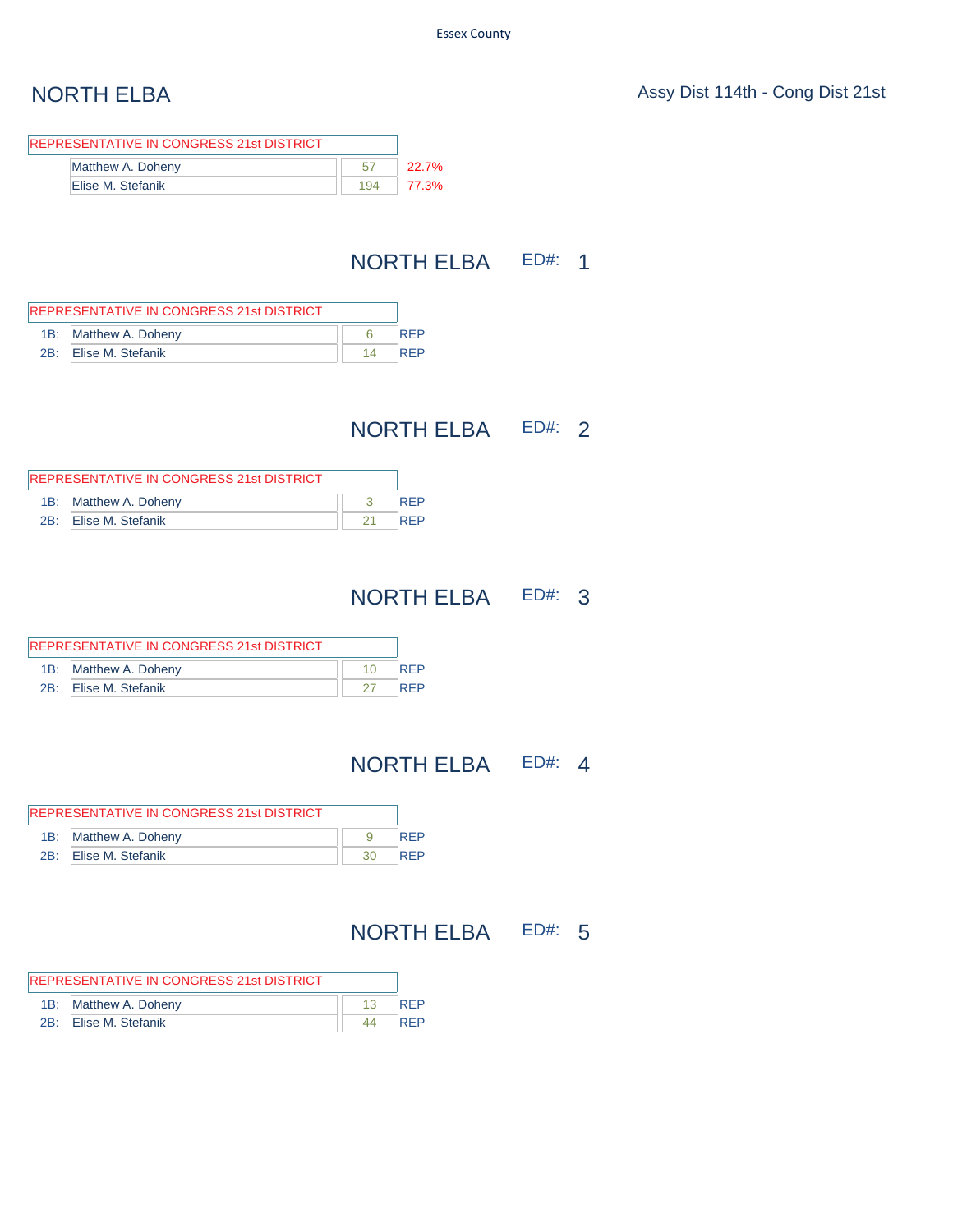### NORTH ELBA ED#: 6

| <b>REPRESENTATIVE IN CONGRESS 21st DISTRICT</b> |                       |  |            |
|-------------------------------------------------|-----------------------|--|------------|
|                                                 | 1B: Matthew A. Doheny |  | RFP        |
| 2B:                                             | Elise M. Stefanik     |  | <b>RFP</b> |

### NORTH ELBA ED#: 7

| <b>REPRESENTATIVE IN CONGRESS 21st DISTRICT</b> |                       |  |  |
|-------------------------------------------------|-----------------------|--|--|
|                                                 | 1B: Matthew A. Doheny |  |  |
|                                                 | 2B: Elise M. Stefanik |  |  |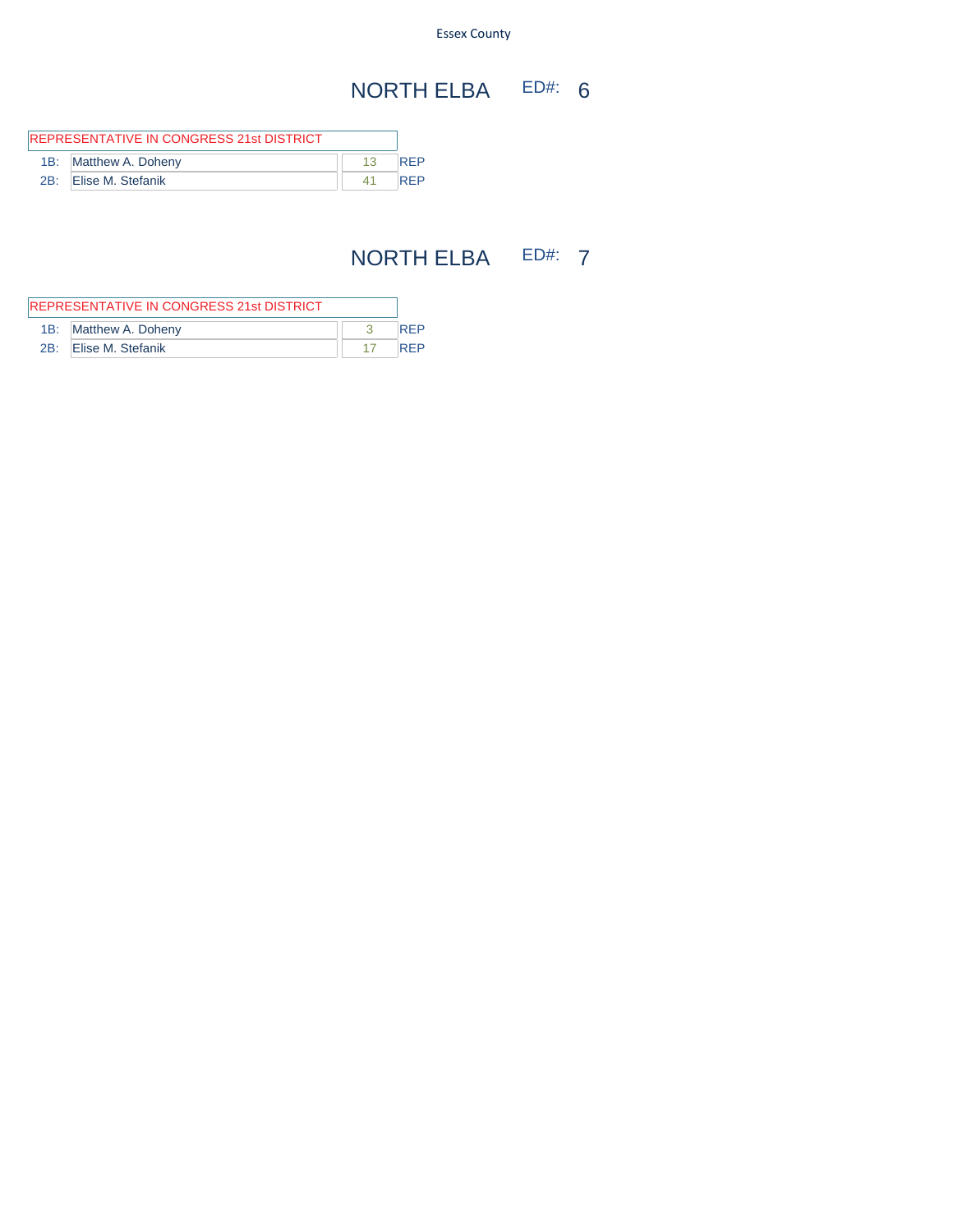| REPRESENTATIVE IN CONGRESS 21st DISTRICT |       |
|------------------------------------------|-------|
| Matthew A. Doheny                        | 16.7% |
| Elise M. Stefanik                        | 83.3% |

### NORTH HUDSON ED#: 0

| <b>IREPRESENTATIVE IN CONGRESS 21st DISTRICT</b> |                       |  |     |
|--------------------------------------------------|-----------------------|--|-----|
|                                                  | 1B: Matthew A. Doheny |  | REP |
| $2B^+$                                           | Elise M. Stefanik     |  | REP |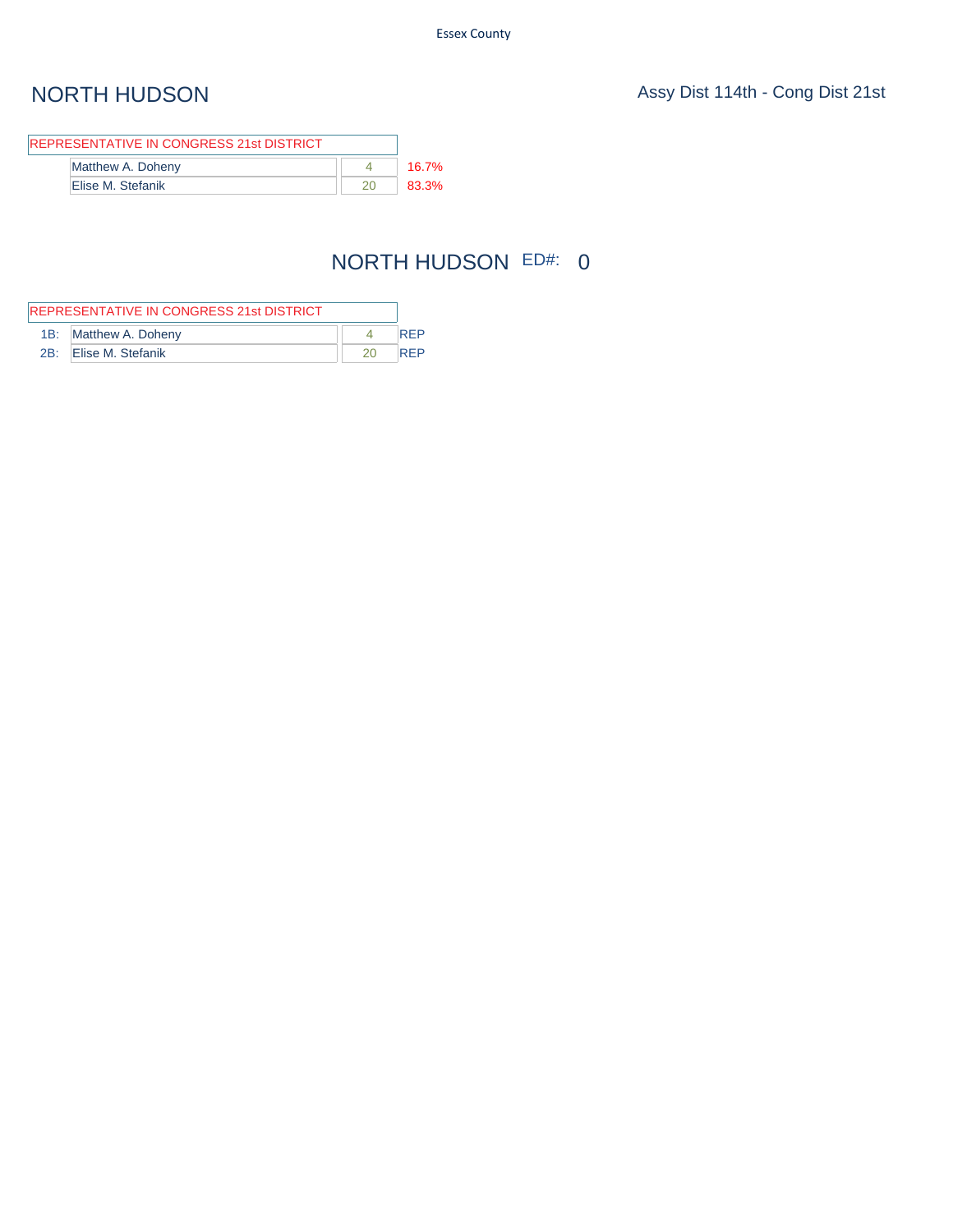| REPRESENTATIVE IN CONGRESS 21st DISTRICT |       |
|------------------------------------------|-------|
|                                          | 23.7% |
|                                          | 76.3% |
|                                          |       |

SCHROON ED#: 1

| <b>REPRESENTATIVE IN CONGRESS 21st DISTRICT</b> |                       |  |     |
|-------------------------------------------------|-----------------------|--|-----|
|                                                 | 1B: Matthew A. Doheny |  | REP |
| $2B^+$                                          | Elise M. Stefanik     |  | REP |

SCHROON ED#: 2

| <b>IREPRESENTATIVE IN CONGRESS 21st DISTRICT</b> |                       |    |     |
|--------------------------------------------------|-----------------------|----|-----|
|                                                  | 1B: Matthew A. Doheny |    | REP |
| $2B^+$                                           | Elise M. Stefanik     | 46 | REP |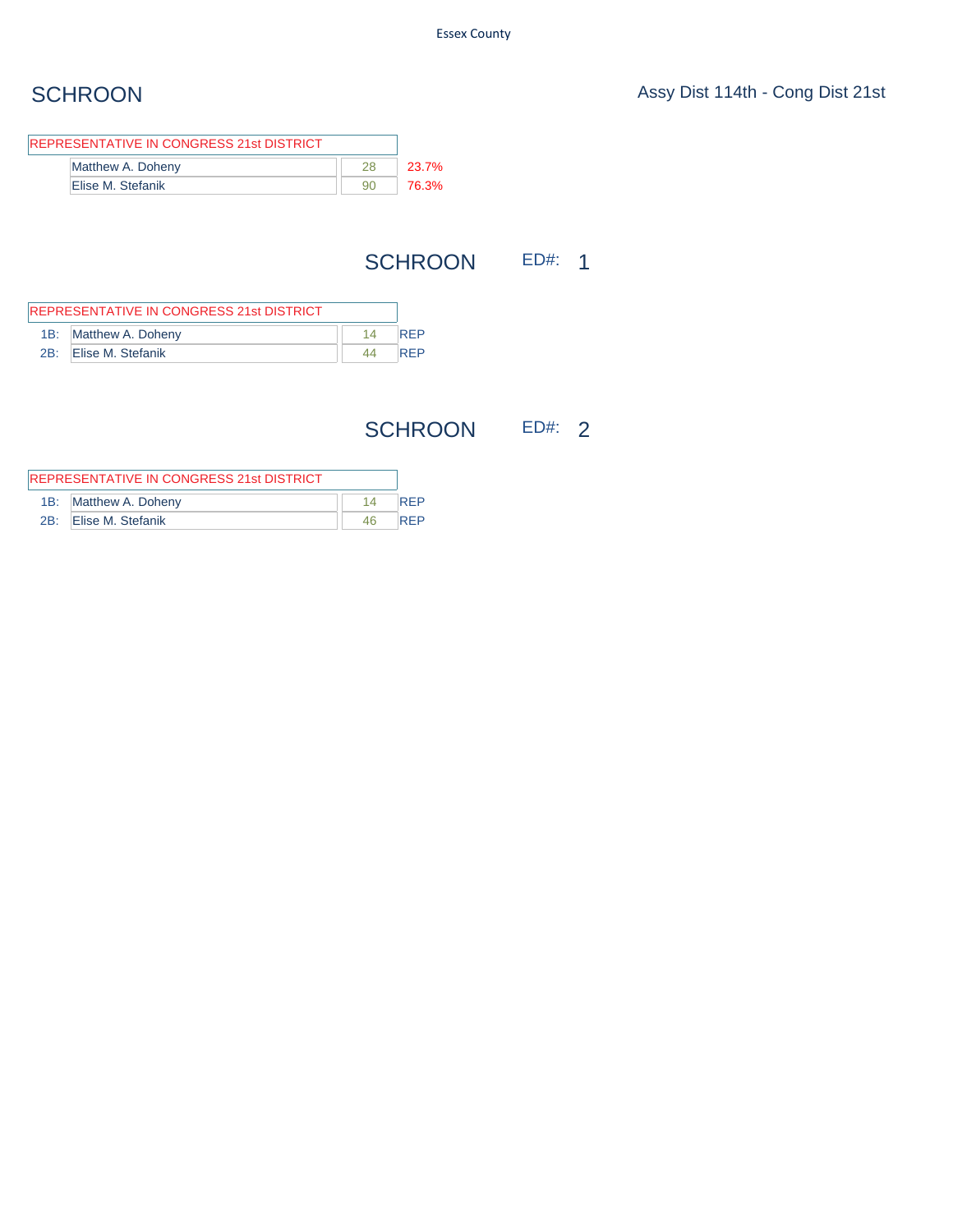| REPRESENTATIVE IN CONGRESS 21st DISTRICT |       |
|------------------------------------------|-------|
| Matthew A. Doheny                        | 34.5% |
| Elise M. Stefanik                        | 65.5% |

### ST ARMAND ED#: 0

| <b>REPRESENTATIVE IN CONGRESS 21st DISTRICT</b> |                       |  |  |
|-------------------------------------------------|-----------------------|--|--|
|                                                 | 1B: Matthew A. Doheny |  |  |
| 2B <sup>-1</sup>                                | Elise M. Stefanik     |  |  |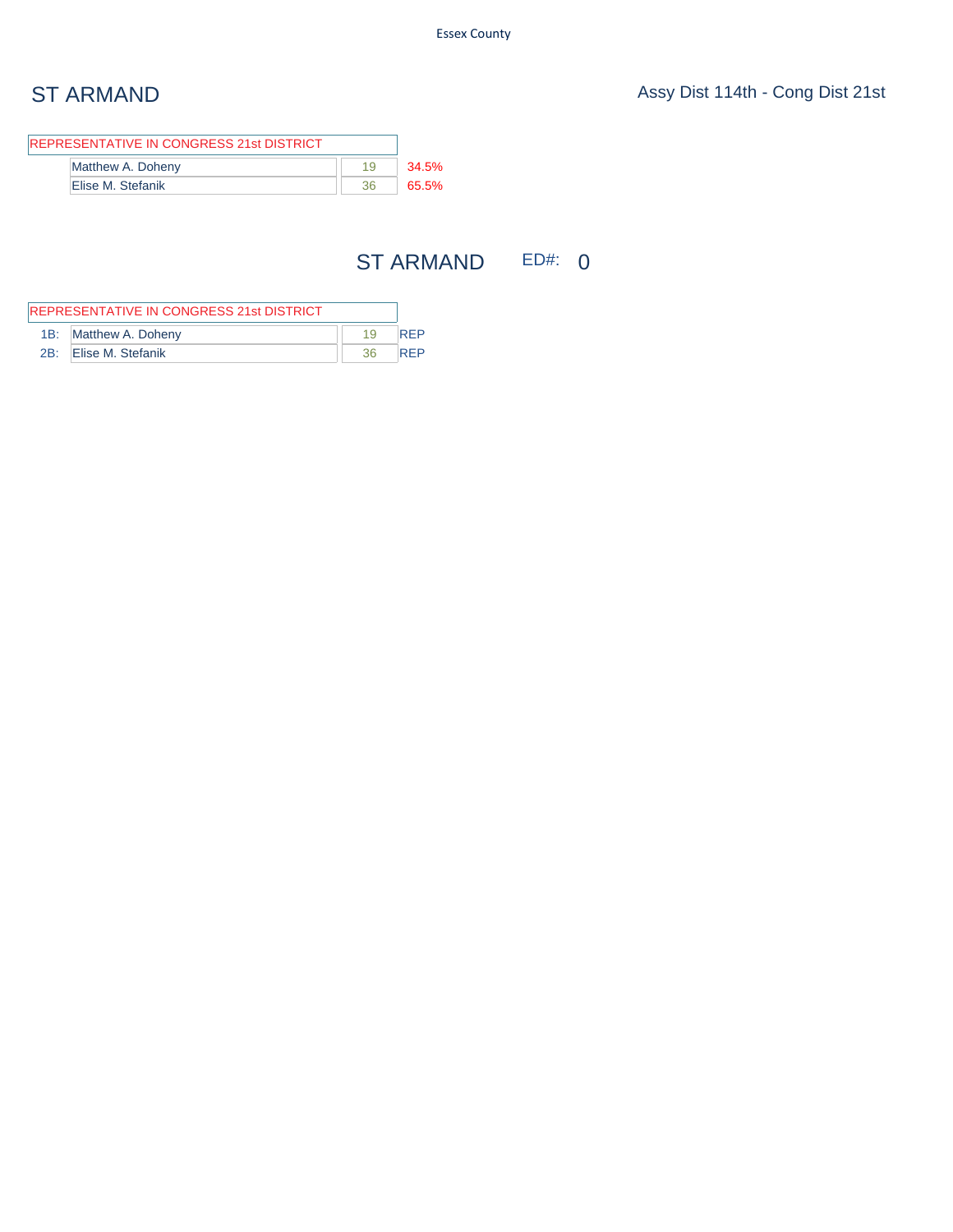| REPRESENTATIVE IN CONGRESS 21st DISTRICT |    |       |
|------------------------------------------|----|-------|
| Matthew A. Doheny                        | 64 | 34.2% |
| Elise M. Stefanik                        |    | 65.8% |

### TICONDEROGA ED#: 1

| <b>REPRESENTATIVE IN CONGRESS 21st DISTRICT</b> |                       |  |     |
|-------------------------------------------------|-----------------------|--|-----|
|                                                 | 1B: Matthew A. Doheny |  | DED |
| $2R^+$                                          | Elise M. Stefanik     |  | REP |

#### TICONDEROGA ED#: 2

|     | <b>REPRESENTATIVE IN CONGRESS 21st DISTRICT</b> |            |
|-----|-------------------------------------------------|------------|
|     | 1B: Matthew A. Doheny                           | <b>RFP</b> |
| 2B: | Elise M. Stefanik                               | RFP        |

#### TICONDEROGA ED#: 3

|     | REPRESENTATIVE IN CONGRESS 21st DISTRICT |            |
|-----|------------------------------------------|------------|
|     | 1B: Matthew A. Doheny                    | RFP        |
| 2B: | Elise M. Stefanik                        | <b>RFP</b> |

### TICONDEROGA ED#: 4

|     | <b>REPRESENTATIVE IN CONGRESS 21st DISTRICT</b> |    |            |
|-----|-------------------------------------------------|----|------------|
|     | 1B: Matthew A. Doheny                           | 15 | <b>REP</b> |
| 2B: | Elise M. Stefanik                               |    | RFP        |

#### TICONDEROGA ED#: 5

|     | <b>REPRESENTATIVE IN CONGRESS 21st DISTRICT</b> |     |
|-----|-------------------------------------------------|-----|
|     | 1B: Matthew A. Doheny                           | DED |
| 2B: | Elise M. Stefanik                               | REP |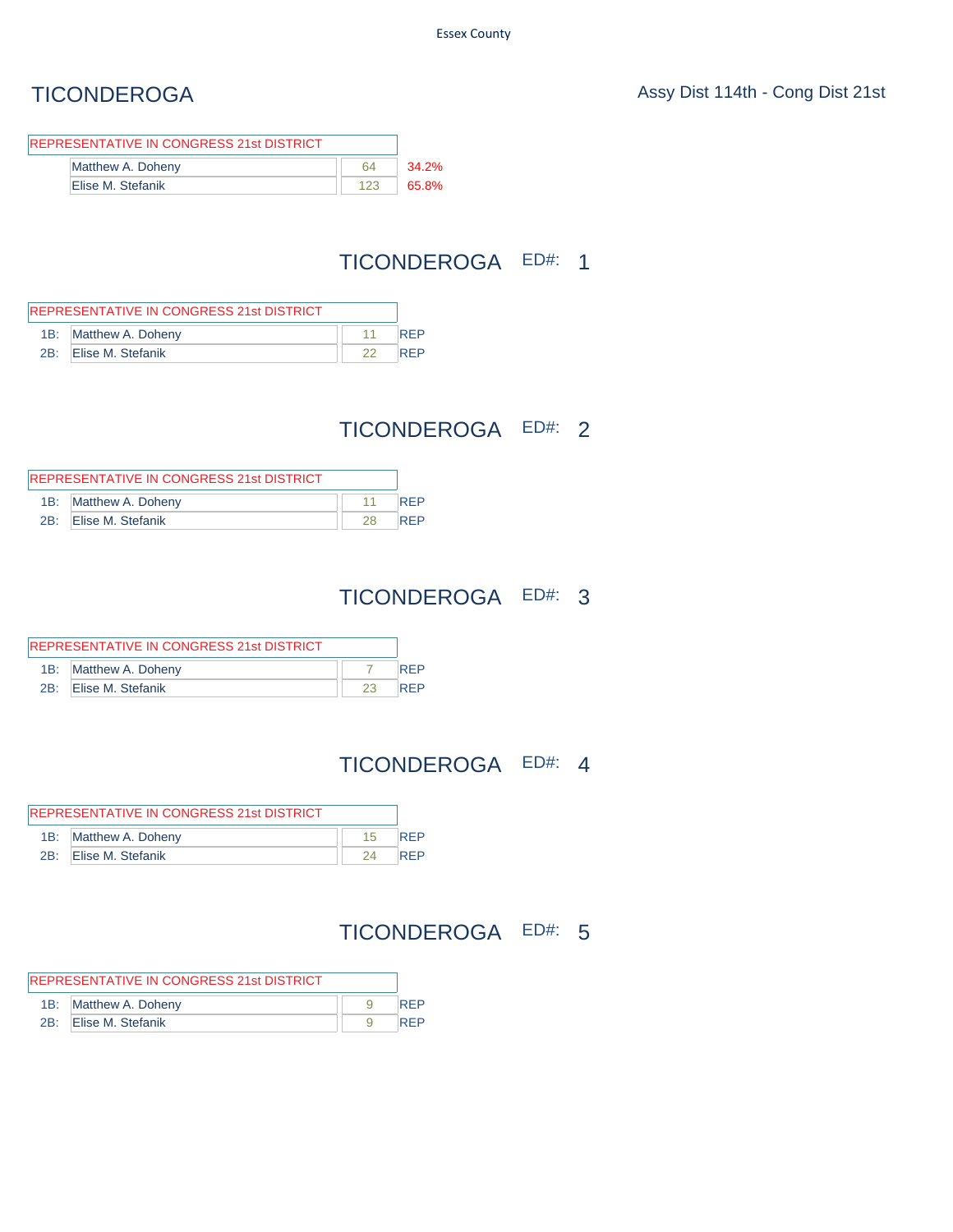### TICONDEROGA ED#: 6

| <b>REPRESENTATIVE IN CONGRESS 21st DISTRICT</b> |            |
|-------------------------------------------------|------------|
| 1B: Matthew A. Doheny                           | <b>RFP</b> |
| 2B: Elise M. Stefanik                           | <b>RFP</b> |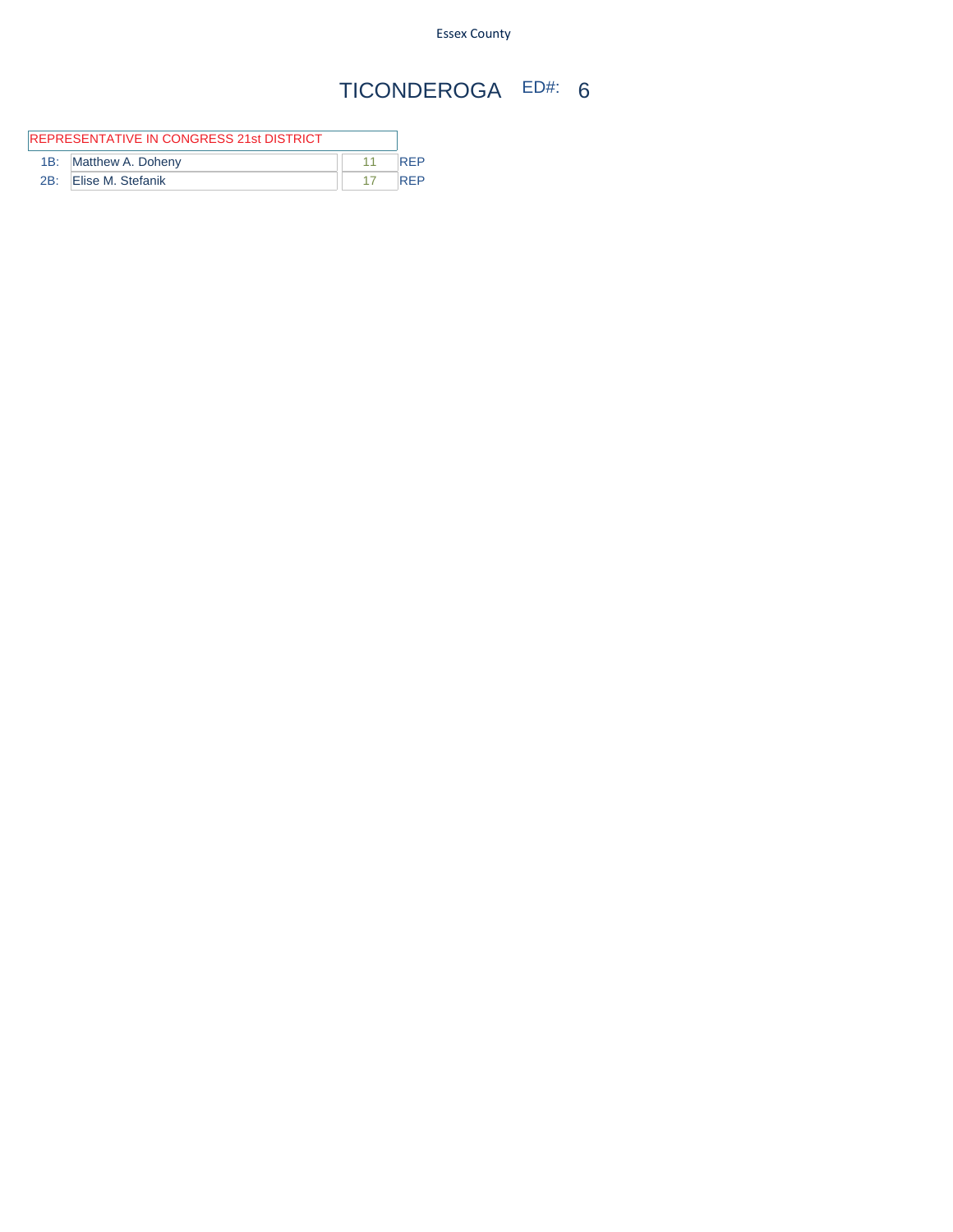| REPRESENTATIVE IN CONGRESS 21st DISTRICT |    |       |
|------------------------------------------|----|-------|
| Matthew A. Doheny                        |    | 33.3% |
| Elise M. Stefanik                        | 86 | 66.7% |

### WESTPORT ED#: 1

| <b>REPRESENTATIVE IN CONGRESS 21st DISTRICT</b> |                       |  |            |
|-------------------------------------------------|-----------------------|--|------------|
|                                                 | 1B: Matthew A. Doheny |  | RFP        |
| 2B:                                             | Elise M. Stefanik     |  | <b>RFP</b> |

### WESTPORT ED#: 2

| <b>REPRESENTATIVE IN CONGRESS 21st DISTRICT</b> |                       |    |     |
|-------------------------------------------------|-----------------------|----|-----|
|                                                 | 1B: Matthew A. Doheny | 35 | REP |
| $2B^+$                                          | Elise M. Stefanik     | 68 | REP |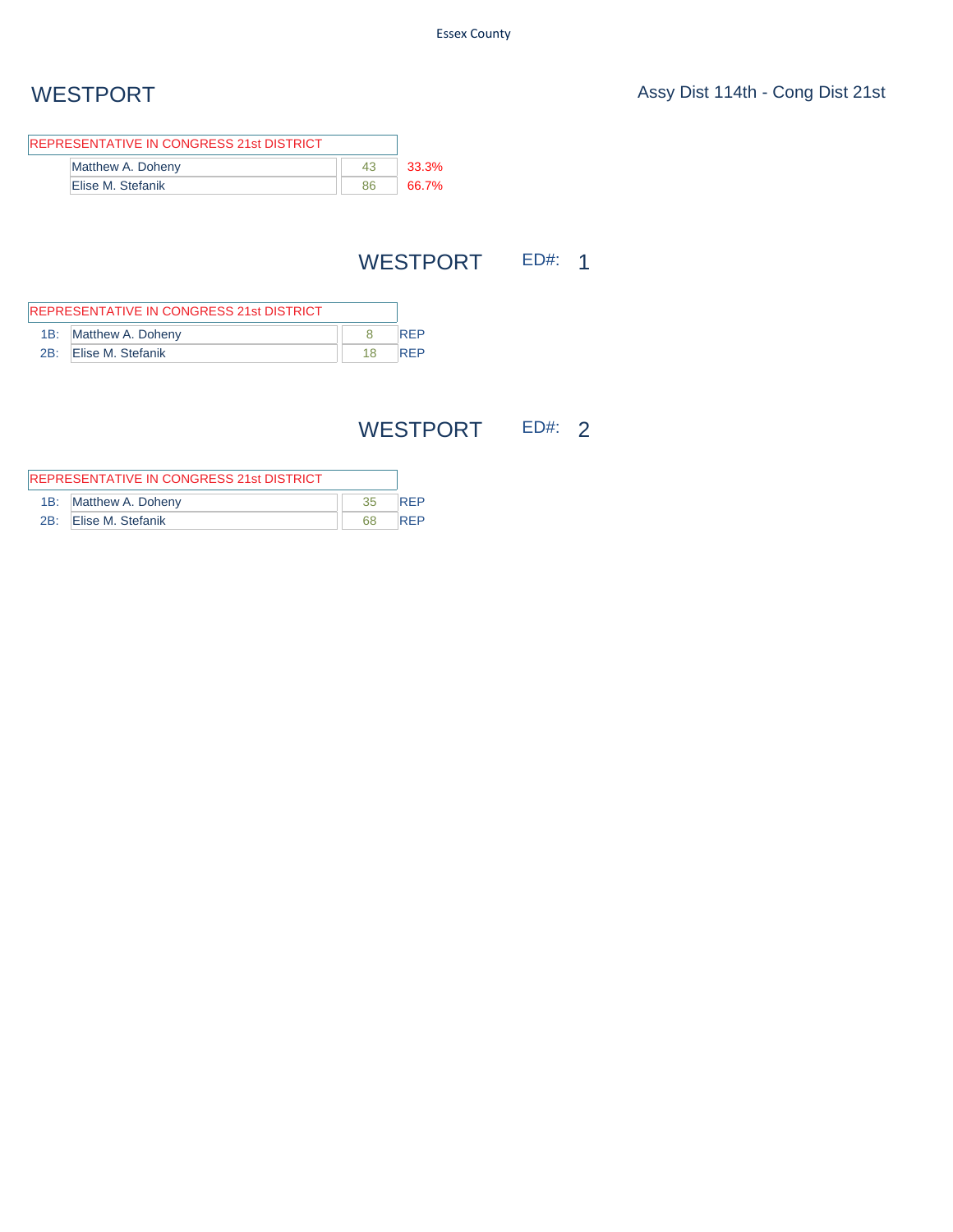| 21.1% |
|-------|
| 78.9% |
|       |

### WILLSBORO ED#: 1

| <b>REPRESENTATIVE IN CONGRESS 21st DISTRICT</b> |                       |    |            |
|-------------------------------------------------|-----------------------|----|------------|
|                                                 | 1B: Matthew A. Doheny |    | <b>RFP</b> |
| 2B:                                             | Elise M. Stefanik     | 84 | <b>RFP</b> |

### WILLSBORO ED#: 2

| <b>REPRESENTATIVE IN CONGRESS 21st DISTRICT</b> |                       |  |     |
|-------------------------------------------------|-----------------------|--|-----|
|                                                 | 1B: Matthew A. Doheny |  | REP |
| $2B^+$                                          | Elise M. Stefanik     |  | REP |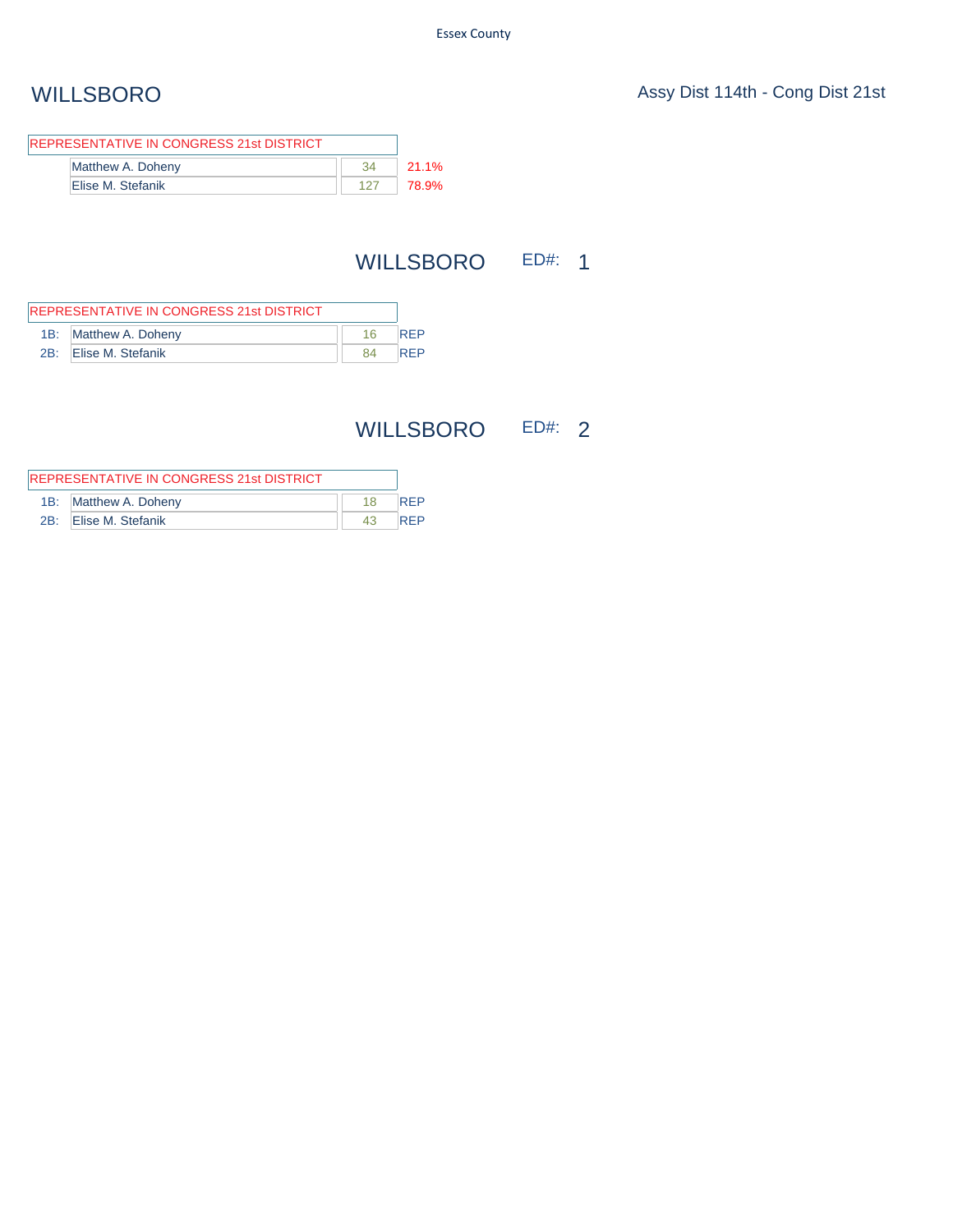| REPRESENTATIVE IN CONGRESS 21st DISTRICT |       |
|------------------------------------------|-------|
| Matthew A. Doheny                        | 22.9% |
| Elise M. Stefanik                        | 77.1% |

### WILMINGTON ED#: 0

| <b>REPRESENTATIVE IN CONGRESS 21st DISTRICT</b> |                       |  |  |
|-------------------------------------------------|-----------------------|--|--|
|                                                 | 1B: Matthew A. Doheny |  |  |
| $2R^+$                                          | Elise M. Stefanik     |  |  |